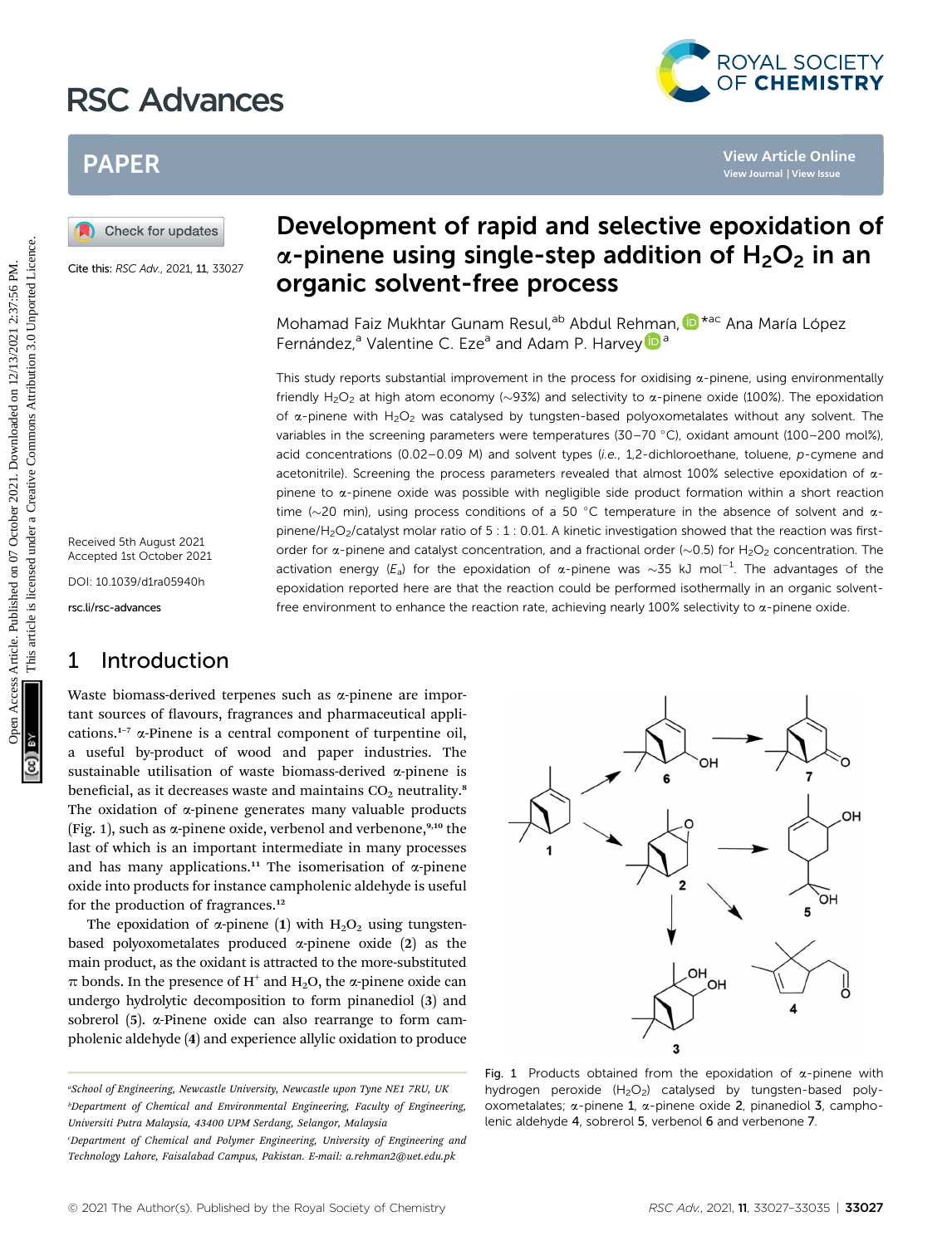verbenol (6), which can be further transformed to verbenone (7) by oxidative dehydrogenation. The dominance of epoxidation or allylic oxidation is due to the nature of the catalyst and the generation of radicals during the reaction.<sup>13</sup> In principle, an active catalyst could also abstract H atoms from more than one position, and various hydroperoxides could be formed as intermediates, such as verbenyl hydroperoxides.<sup>14,15</sup> In addition,  $\alpha$ pinene could isomerise to form many products, including bpinene, limonene, terpineol, camphene and 3-carene.<sup>16-18</sup> Many products, such as pinocarveol, isopinocamphone and trans-carveol, have been formed from the rearrangement process of  $\alpha$ pinene oxide.12,19 Moreover, polymeric compounds can also be formed during the oxidation process.

In recent decades, there is a lot of research in the epoxidation of  $\alpha$ -pinene with hydrogen peroxide  $(H_2O_2)$ <sup>20–30</sup>  $H_2O_2$  is favoured over many types of oxidants, as it only yields  $H_2O$  as a by-product.<sup>31,32</sup> Developing a selective process for the epoxidation of  $\alpha$ -pinene is challenging due to the tendency of  $\alpha$ pinene and its products to undergo rearrangement, hydrolysis, double bond migration and over-oxidation.<sup>33,34</sup> The exothermic reaction usually necessitates the use of an excessive solvent or the drop-wise inclusion of an oxidant to mitigate the exotherm. This increases the reaction time, which in turn increases reactor size and consequently the capital and running costs. Among the several types of catalysts used for this reaction, a polytungstophosphate is effective with  $H_2O_2$ .<sup>35-39</sup>

In our previous work, we have developed a 100% selective method of limonene epoxidation with  $H_2O_2$  in an organic solvent-free condition.<sup>40</sup> In this work, we studied the possibility of developing a highly selective process using a more challenging terpene i.e., a-pinene. Hence, this work aimed to improve/intensify the a-pinene epoxidation process by removing the need for an organic solvent and to develop a process with 100% selectivity towards  $\alpha$ -pinene oxide. This work explores the various conditions that affect the formation of many side products in a-pinene epoxidation. A kinetic study was performed to formulate an analytical kinetic model for the a-pinene epoxidation. The possibility of reducing reaction time while maintaining an isothermal condition was also studied.

### 2 Experimental

### 2.1 Materials

Following reagents were utilised in this study: tungstic acid sodium salt dihydrate (Na<sub>2</sub>WO<sub>4</sub>·2H<sub>2</sub>O), hydrogen peroxide  $(H_2O_2)$  (30% wt in H<sub>2</sub>O), phosphoric acid (H<sub>3</sub>PO<sub>4</sub>) 42.5%, sulphuric acid  $(H<sub>2</sub>SO<sub>4</sub>)$  48.5%, 0.02 M potassium permanganate (KMNO<sub>4</sub>) solution (0.1 N), anhydrous sodium sulphate (Na<sub>2</sub>SO<sub>4</sub>,  $\geq$ 99%), anhydrous sodium chloride (NaCl,  $\geq$ 99%),  $\alpha$ -pinene (98%), p-cymene (99%), acetonitrile (99%), toluene (99%), 1,2 dichloroethane (99%), Adogen 464® phase transfer catalyst. a-Pinene oxide (97%), pinanediol (99%), trans-sobrerol (99%), campholenic aldehyde ( $\geq$ 96%), verbenol (95%) and verbenone  $(\geq$ 99%) were used for product identification. All reagents were purchased from Merck, UK.

#### 2.2 Preparation of the oxidant

The polytungstophosphate catalyst  $(\text{[PO}_4[\text{WO}(O_2)_2]_4^{3-})$  was prepared following an existing procedure.<sup>41</sup> A tungsten source,  $Na<sub>2</sub>WO<sub>4</sub>·2H<sub>2</sub>O (0.4 g)$ , was first added to a stirred  $H<sub>2</sub>O<sub>2</sub> (30% wt,$ 122 mmol) solution at the desired temperature, typically 50  $\degree$ C. A phosphate source,  $H_3PO_4$  (42.5%, 0.06 mmol), was then added to the well-mixed solution, and the pH of the solution was adjusted to <1.0 with  $H_2SO_4$  (48.5%, 4 mmol). A phase transfer catalyst,  $Na<sub>2</sub>SO<sub>4</sub>$  (5.2 g), was later added and continuously stirred until fully dissolved. The addition of a saturated amount of  $Na<sub>2</sub>SO<sub>4</sub>$  for the epoxidation of terpenes with  $H_2O_2$  has been investigated in our previous work and was found to signicantly inhibit hydrolysis of epoxides and thus increasing its selectivity.<sup>40</sup>

### 2.3 Epoxidation of  $\alpha$ -pinene

A typical procedure used in this study for the epoxidation reaction is as follows: a-pinene (122 mmol) and Adogen 464® (1 g) as a phase transfer catalyst, were first added to a jacketed 150 mL flask. Solvent (100-500 mol%) was added to achieve isothermal conditions. The mixture was stirred vigorously (1250 rpm) at the desired temperature (30-70  $^{\circ}$ C). Temperature control was provided by a water bath (VWR MX7LR-20) and a thermocouple. The prepared oxidant (12.5 mL) was later added to the jacketed flask and allowed to react. About 1 mL of samples were collected by the reaction at selected periods of 5– 120 min. The samples were analysed for  $\alpha$ -pinene oxide content using a gas chromatography method. For purification, the organic phase was isolated from the aqueous phase using a separating funnel after the reaction was completed. To destabilise the phase transfer catalyst, 5 mL of 0.1 M NaCl was added with vigorous shaking before the phases were separated. The bulk organic layer obtained after the completion of the reaction was dried with anhydrous  $Na<sub>2</sub>SO<sub>4</sub>$ , and the unreacted a-pinene was separated from a-pinene oxide using a rotary evaporator coupled with a silicone oil bath at 150  $^{\circ}$ C and a reduced pressure of less than 50 mbar. The purity of the  $\alpha$ pinene oxide achieved after removal of unreacted  $\alpha$ -pinene was  $\geq$ 98%. All reactions performed were ensured to be conducted similarly with very minimal variations between the reactions. The same set of apparatus, heaters and stirrers were used to minimise the probability of other influencing factors. RSC Advances Continue the model of verifices are continue of the polytomagnophopale can be a main of the continue of resolution of the polytopale can be a main of the continue of the continue of the continue of the contin

### 2.4 Kinetics of epoxidation of  $\alpha$ -pinene and effects of reaction parameters

In this study, the kinetic parameters and reaction order was determined using an initial-rate method on the basis of pseudo first-order conditions. The rate laws for all the reactions considered are shown in eqn (1)–(3),  $r_{\text{decomp}}$ ,  $r_{\text{oxidative}}$  and  $r_{\text{epox}}$ are the rates of reaction for the  $H_2O_2$  decomposition, the formation of oxidative species and  $\alpha$ -pinene epoxidation, respectively, while  $k_{\text{decomp}}$ ,  $k_{\text{oxidative}}$  and  $k_{\text{epox}}$  are the rate constants for each rate law. The reaction order for the catalyst was studied using  $Na<sub>2</sub>WO<sub>4</sub>·2H<sub>2</sub>O$  concentrations in the range of 0.008-0.016 M, and fixed initial concentrations of  $\alpha$ -pinene  $(1.25 \text{ M})$ ,  $H_2O_2$   $(1.25 \text{ M})$  and 500 mol% solvent (toluene). The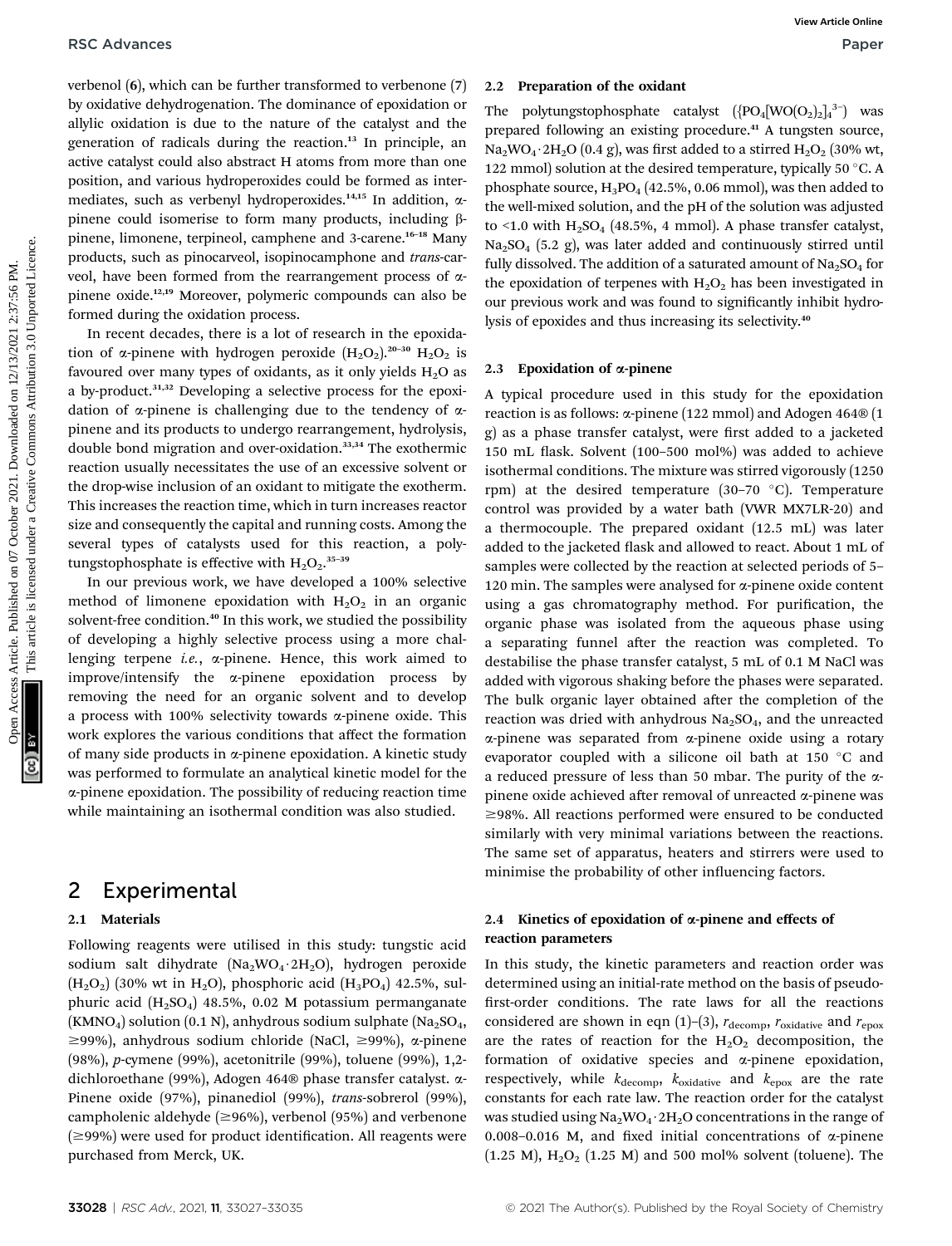study was performed using a lower concentration of catalyst  $(\leq 0.016$  M), since higher metal loading is known to cause H<sub>2</sub>O<sub>2</sub> decomposition.<sup>42</sup> The reaction order for  $\alpha$ -pinene was determined by varying the initial concentration of  $\alpha$ -pinene from 0.25–1.25 M, while keeping the concentrations of  $H_2O_2$  (1.25 M) and  $\text{Na}_2\text{WO}_4$  (0.012 M) constant and in excess. Similarly, the reaction order for  $H_2O_2$  was established by changing the initial concentration of  $H_2O_2$  from 0.25-1.25 M, with the initial concentration of  $\alpha$ -pinene (1.25 M) and Na<sub>2</sub>WO<sub>4</sub> (0.012 M) being kept constant and in excess.

$$
r_{\text{decomp}} = k_{\text{decomp}}[H_2O_2] \tag{1}
$$

$$
r_{\text{oxidative}} = k_{\text{oxidative}}[H^+]([8H_2O_2][4WO_4^{2-}][PO_4^{3-}][3Q] - K_{\text{eq}}^{-1}[Q_3POM][7H_2O])
$$
 (2)

$$
r_{\rm epox} = k_{\rm epox}[\text{pinene}][Q_3\text{POM}] \tag{3}
$$

Effects of temperatures, oxidant and  $H^+$  concentrations, and solvent types on the epoxidation of  $\alpha$ -pinene were also studied. The reaction temperatures in the range of  $30-70$  °C were studied, whereas the effect of oxidant amount on the  $\alpha$ -pinene epoxidation was carried out by changing the quantity of  $H_2O_2$ from 100–200 mol% for  $\alpha$ -pinene. The effects of H<sup>+</sup> on the epoxidation of  $\alpha$ -pinene was investigated by varying the concentration of H<sub>2</sub>SO<sub>4</sub> from 0.04–0.09 M, with the initial pH  $\leq$ 1 in all cases as measured using a pH meter. The tungstenbased polyoxometalates were reported to be stable in an acidic environment.<sup>34,35,41,43,44</sup> However, an acid-labile epoxide such as a-pinene oxide could undergo some competitive

reactions in such an environment, hence the need for further investigations. The exothermic nature of the  $\alpha$ -pinene epoxidation reaction with  $H_2O_2$  is typically mitigated by the drop-wise addition of  $H_2O_2$  and after adding an organic solvent. To mitigate the exothermic nature of the a-pinene epoxidation reaction with  $H_2O_2$ , a selection of organic solvents: 1,2-dichloroethane, toluene, p-cymene and acetonitrile were investigated for this application in the ranges of 100–500 mol% based on the  $\alpha$ pinene.

### 2.5 Product analysis (gas chromatography)

The product was analysed using a 5890 Hewlett Packard Series II gas chromatography (GC) provided with a CP Wax Capillary column (BPX70). About 40 µL of each sample was collected into 2 mL vials and mixed with 1.96 mL of chloroform. Naphthalene (10 mg) was used as an internal standard. About  $0.5 \mu L$  of the product collected from the reaction was injected into the GC by an auto-sampler. The GC oven temperature was set as: an initial temperature of 80 $\degree$ C was maintained for 4 min. The temperature was then ramped up by 15 °C min<sup>-1</sup> to 260 °C, which was maintained for 10 min. The total running time was approximately 26 min per sample. The GC injector and flame ionisation detector (FID) temperatures were both set at 250  $^{\circ}$ C. The reaction conversions and yields were determined by GC analysis, following internal standard response factors obtained from calibration data using the commercial analytical grade  $\alpha$ pinene, a-pinene oxide, pinanediol, trans-sobrerol, campholenic aldehyde, verbenol and verbenone. The response factors were obtained by the plots of ratios of the GC peak areas of each Paper<br>
Max between the relation of catalystics. The evolution is more than the property of the relation of the relation of  $\mu$  is the relation of the relation of the relation of the relation of the relation of the relati



Fig. 2 The plot of the natural log between the initial reaction rate and (A) catalyst concentration (B)  $\alpha$ -pinene concentration (C) H<sub>2</sub>O<sub>2</sub> concentration.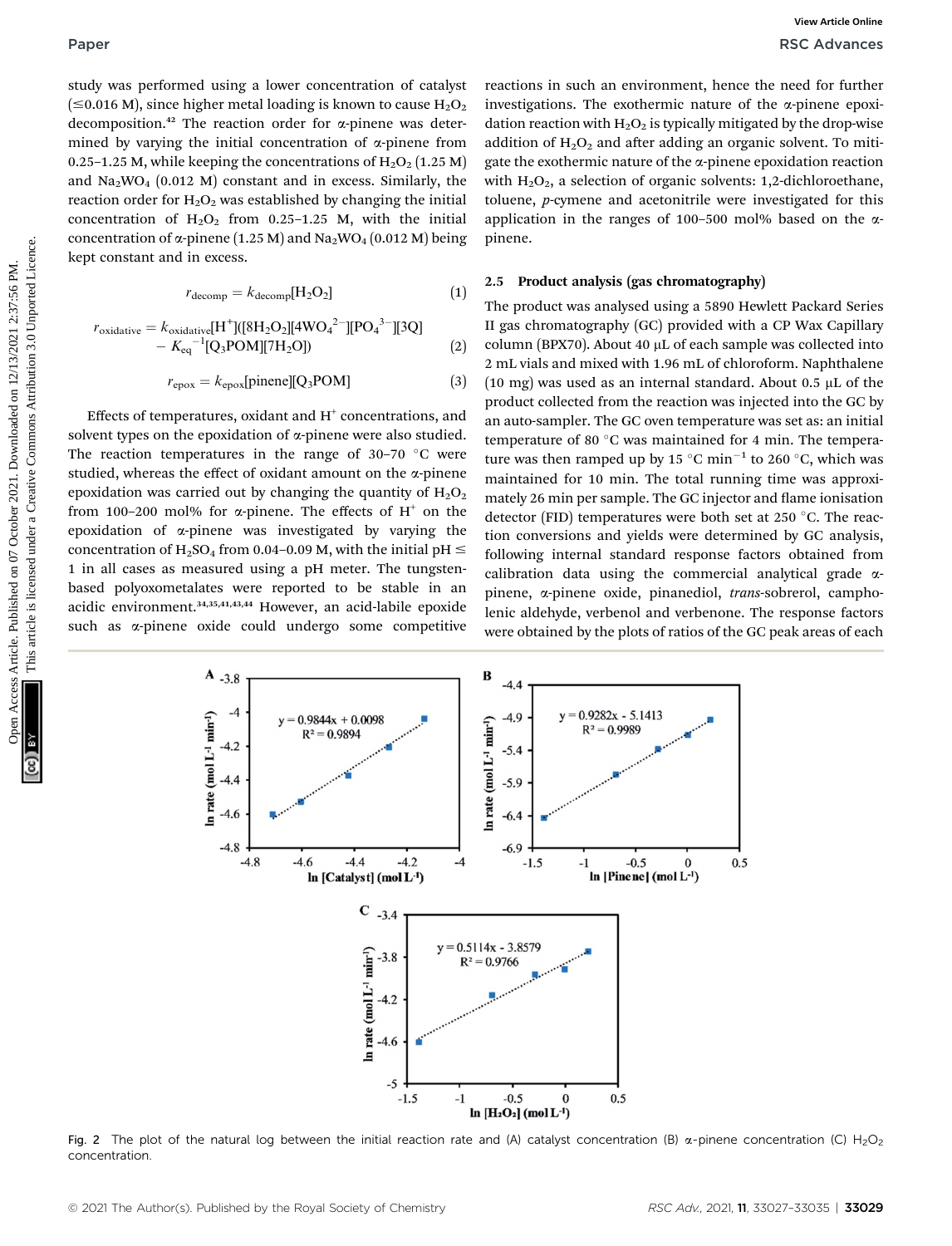analyte to the internal standard compared to mass ratios of the analyte. The GC analysis for all the analytes showed less than  $\sim$ 2% error for the mean values taken from parallel experiments.

The  $\alpha$ -pinene conversion was determined using the expression in eqn (4), where  $C_0$  is the initial concentration of  $\alpha$ -pinene, and  $C_i$  is the concentration of  $\alpha$ -pinene in the sample. When  $H_2O_2$  is the limiting reactant, the concentration of  $H_2O_2$  and its conversion were determined by titration with 0.02 M potassium permanganate solution. The product yields were calculated using eqn  $(5)$ , where  $X_i$  is the concentration of specific products in the sample as determined by GC.

$$
Conversion \quad (\%) = \frac{C_0 - C_i}{C_0} \times 100\% \tag{4}
$$

Yield (
$$
% = \frac{X_i}{C_0} \times 100\%
$$
 (5)

### 3 Results and discussion

### 3.1 Kinetics study

Fig. 2 shows the results for the investigations of the reaction orders with respect to the catalyst,  $\alpha$ -pinene and H<sub>2</sub>O<sub>2</sub>. The natural log graph between the initial rates and the catalyst concentrations gives a straight line having a gradient of  $\sim$ 1, showing that the first order in terms of catalyst concentration (Fig. 2A). Similarly, the gradient obtained from the natural log graph between the initial rates and the  $\alpha$ -pinene concentration

confirms a first-order reaction (Fig. 2B). Fig. 2C shows that the gradient for the natural log graph between the initial rates and the H<sub>2</sub>O<sub>2</sub> concentration was  $\sim$ 0.5, which indicates a stepwise process where  $H_2O_2$  will form the peroxo species with the catalyst precursor, tungstate  $(WO_4^2)$  and phosphate  $(PO_4^3)$ . The peroxo species in turn oxidise the double bonds to form epoxides. Therefore, according to eqn (2), increasing the concentration of  $H_2O_2$  increases the formation of the active peroxo species, but this is limited by the concentration of  $WO_4^2$ <sup>-</sup> and PO<sub>4</sub><sup>3-</sup>. Since the concentration of both  $WO_4^2$ <sup>-</sup> and  $PO_4^{3-}$  is constant, increasing the amount of  $H_2O_2$  does not cause a first-order kinetic reaction.

### 3.2 Effect of temperature

Fig. 3 shows the effects of reaction on the epoxidation of  $\alpha$ pinene. The rates of conversions of  $\alpha$ -pinene increased with temperatures from  $30-70$  °C, as shown in Fig. 3A. This trend was also followed by the  $\alpha$ -pinene oxide yields, except at 70 °C, where a reduction in the  $\alpha$ -pinene oxide yield was observed after 60 min reaction time. The reduction in the yield was due to the a-pinene oxide undergoing both hydrolytic decomposition and rearrangement, resulting in the formation of side products: mainly sobrerol ( $\sim$ 3%) and campholenic aldehyde ( $\sim$ 1%). Allylic oxidation becomes significant at temperatures higher than 60 °C, where the yield of verbenol is  $\sim$ 5% (negligible verbenone). While higher temperatures increase the rate of  $\alpha$ pinene conversion, they reduce selectivity to  $\alpha$ -pinene oxide. At temperatures below 50 $^{\circ}$ C, the process was highly selective to  $\alpha$ -RSC Advances Articles. Published on 07 October 2021. The article is the conduct of the common of the common of the common of the case of the case of the case of the case of the case of the case of the case of the case of



Fig. 3 Effect of change in temperature on  $\alpha$ -pinene epoxidation: (A) conversion of  $\alpha$ -pinene; (B) yield of  $\alpha$ -pinene oxide. (Reaction conditions:  $\alpha$ -pinene (1.25 M), H<sub>2</sub>O<sub>2</sub> (1.25 M), Na<sub>2</sub>WO<sub>4</sub> · 2H<sub>2</sub>O (0.012 M), H<sub>2</sub>SO<sub>4</sub> (0.05 M) and toluene (500 mol%); (C) determination of Arrhenius activation energy for  $\alpha$ -pinene epoxidation. The lines represent the trends between data points.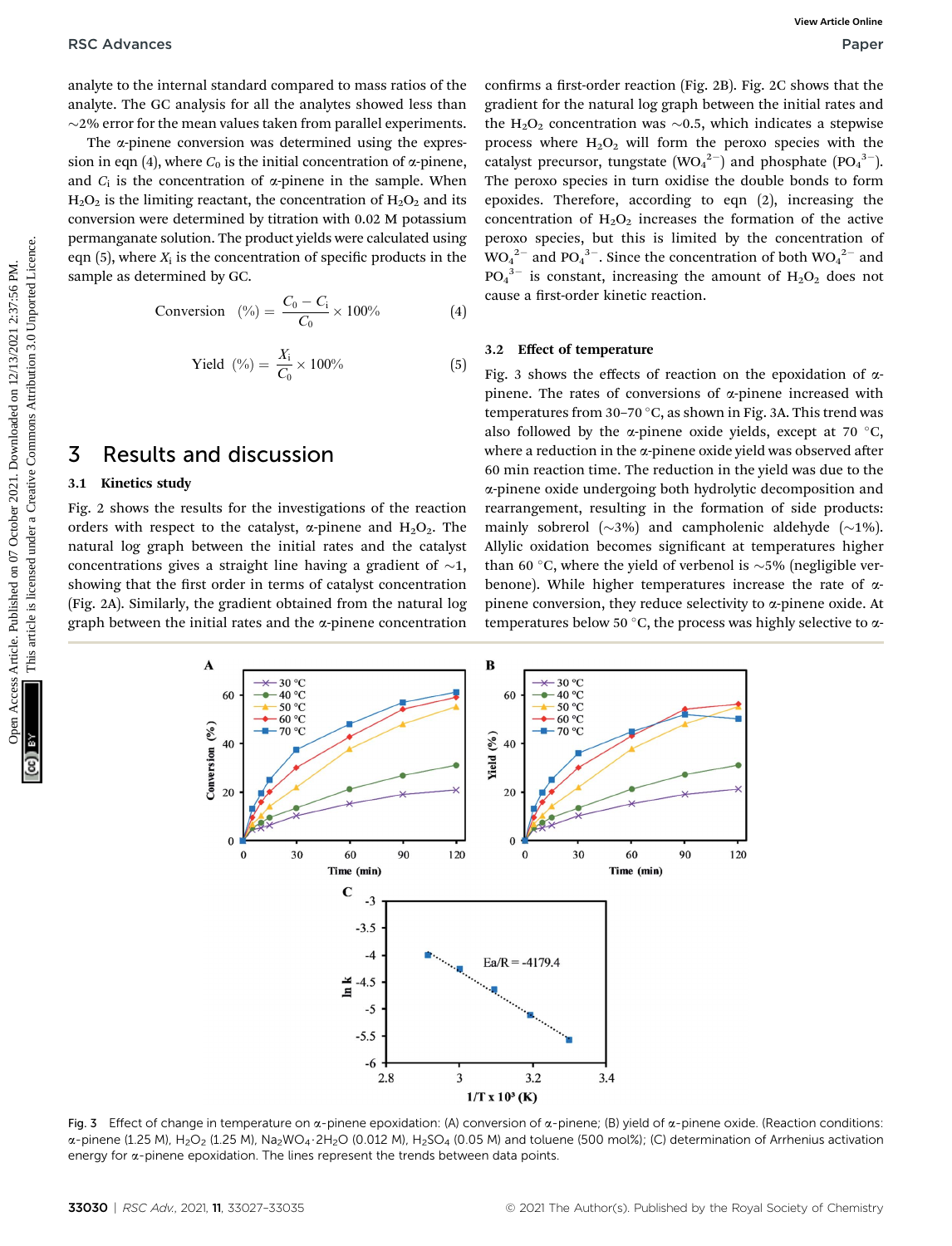pinene oxide, with little to no formation of any side products. Hence this temperature was used in all subsequent experiments, as the highest temperature at which no side products were detected.

The Arrhenius activation energy  $(E_a)$  for the epoxidation was determined to be  $\sim$ 35 kJ mol<sup>-1</sup>, using the gradient of the plot of  $ln(k_{\text{epox}})$  versus 1/T in Fig. 3C, which is not far from  $\sim$  40 kJ mol<sup>-1</sup> reported by Becerra et  $al$ <sup>13</sup> and lower than that suggested by Cánepa *et al.* (~68 kJ mol<sup>-1</sup>) for the epoxidation of  $\alpha$ -pinene.<sup>42</sup> The lower activation energy was obtained from this study compared to  $\sim$  68 kJ mol<sup>-1</sup> in Cánepa *et al.* when a heterogeneous catalyst was used,<sup>42</sup> indicating a faster epoxidation reaction rate in homogeneous catalysis. The rate constant,  $k_{\text{enox}}$  at 50 °C was determined to be  $9.2 \times 10^{-3}$  L mol<sup>-1</sup> s<sup>-1</sup>.

### 3.3 Effect of oxidant amount

Results of the H<sub>2</sub>O<sub>2</sub> oxidant amount on the epoxidation of  $\alpha$ pinene at the concentrations of 100–200 mol% are shown in Fig. 4. As depicted in Fig. 4, the selectivity to  $\alpha$ -pinene oxide decreased by increasing the oxidant amount. The yields of apinene oxide were 55% and 12% for the oxidant amounts of 100 and 200 mol%, respectively. At a greater-than-equimolar amount of oxidant, epoxidation and allylic oxidation occur simultaneously.<sup>45</sup> The yield of verbenol increases from 4–13% with an increase in oxidant amount from 125–200 mol%, which subsequently increases the yield of verbenone. These results are in accord with an existing study, which states that an increase in  $H<sub>2</sub>O<sub>2</sub>$  concentration generates more radicals and favours the allylic oxidation route, which in turn oxidises verbenol to verbenone.<sup>46</sup> Paper<br>
Published on 07 October 2021. The strainer was used in all solenoid and the strainer in the strainer in the strainer in the strainer in the strainer in the strainer in the strainer in the strainer in the strainer i

As shown in Fig. 4, a higher oxidant amount also causes a lower yield of  $\alpha$ -pinene oxide, as the rate of hydrolytic decomposition increases, which results in the formation of sobrerol and pinanediol. The increased rate of hydrolytic decomposition is mainly influenced by the increasing concentration of  $H_2O$ , which is proportionate to the oxidant amount, as

30% (wt/wt)  $H_2O_2$  solution was used. The yield of sobrerol rose from 3–19% when the oxidant amount is increased from 125– 200 mol%. Pinanediol was observed between an oxidant amount of 150 and 200 mol%, with its yield increasing from 2– 8%. A small amount of campholenic aldehyde  $(\sim$ 3%) is always present in the reaction mixture at higher oxidant amounts but does not correlate to the increasing amount of oxidant. It appears that increasing amounts of oxidant have little effect on the transformation of  $\alpha$ -pinene oxide to campholenic aldehyde. To maintain the highest selectivity towards  $\alpha$ -pinene oxide, an equimolar amount of oxidant and a-pinene is recommended.

#### 3.4 Effect of acid concentration

The effect of acid concentration in the reaction media was investigated by varying the  $H_2SO_4$  concentrations from 0.04– 0.09 M, as shown in Fig. 5, for the investigations using  $H_2SO_4$ concentrations from 0.04-0.09 M. The selectivity to  $\alpha$ -pinene oxide decrease dramatically with an increasing acid concentration, for example, the yields were 38% at 0.04 M and 4% at 0.09 M acid concentrations.

At acid concentrations of 0.06 M and higher, the decrease in the final yield of  $\alpha$ -pinene oxide is primarily due to the significant increase in a-pinene oxide rearrangement; a-pinene oxide was progressively consumed to an almost complete conversion, mainly forming campholenic aldehyde. The yield of campholenic aldehyde rises from  $\sim$ 1 to  $\sim$ 20% with increasing acid concentrations. Furthermore, at an acid concentration of 0.09 M, other products consist of mainly aldehyde and alcohol were detected by the analytical methods with a total calculated yield of 6%. These observations are largely influenced by the increase in  $H^+$  concentration, which acts as a Lewis acid. The  $H^+$ reacts with the oxygen atoms in  $\alpha$ -pinene oxide, causing the C–C bonds to split and form aldehyde and alcohol.<sup>12,45</sup>

The decrease in  $\alpha$ -pinene oxide yield is also due to the increase in the hydrolytic decomposition of the oxide. The yield of sobrerol increases from 4–10% with the increasing acid



Fig. 4 Effect of the oxidant amount on  $\alpha$ -pinene epoxidation and the distribution of the products. Reaction conditions: temperature (50 °C), reaction time (120 min),  $\alpha$ -pinene (1.25 M), Na<sub>2</sub>WO<sub>4</sub> · 2H<sub>2</sub>O (0.012 M), H<sub>2</sub>SO<sub>4</sub> (0.05 M) and toluene (500 mol%).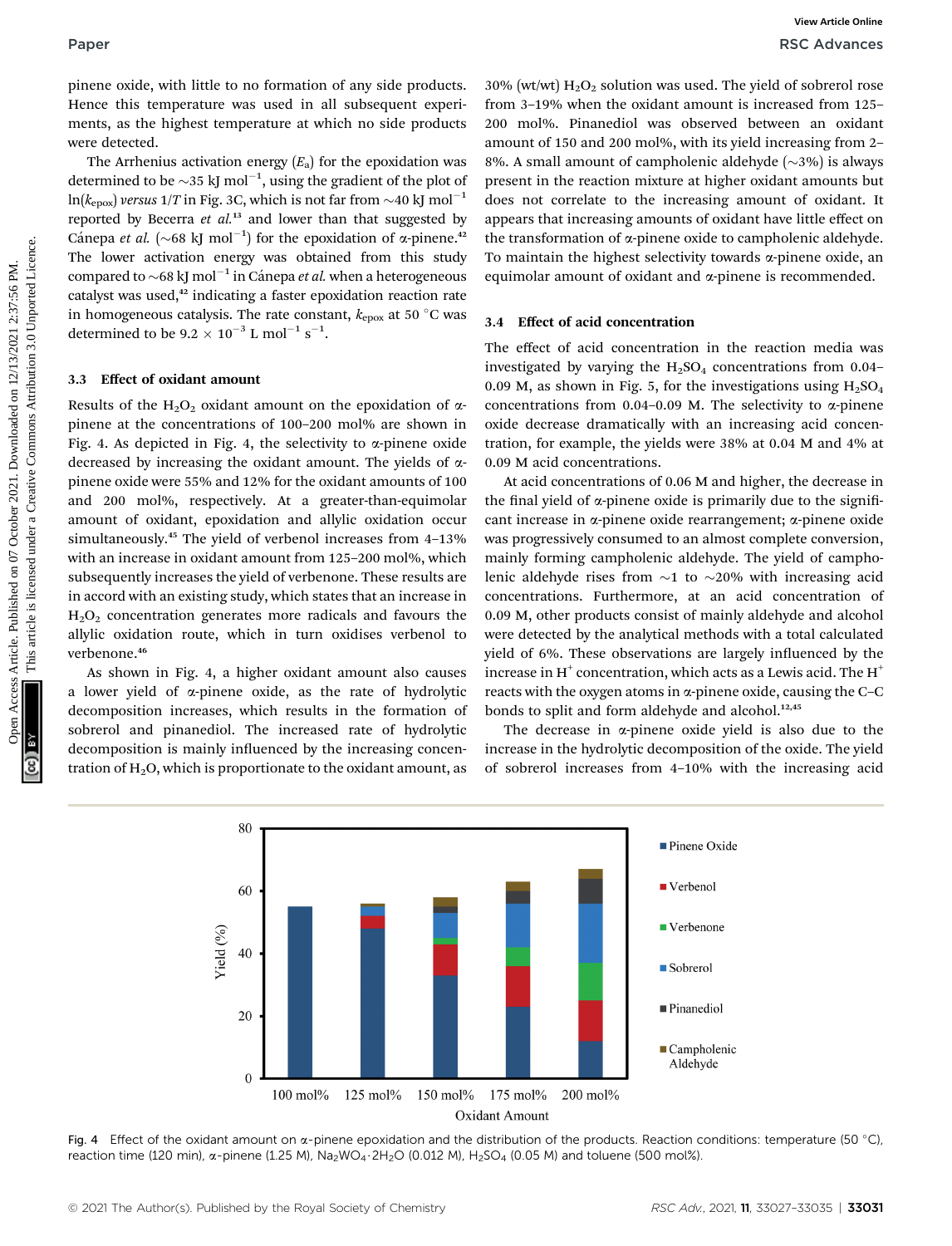

Fig. 5 Effect of acid concentration on  $\alpha$ -pinene epoxidation and distribution of the products. Reaction conditions: temperature (50 °C), reaction time (120 min),  $\alpha$ -pinene (1.25 M), H<sub>2</sub>O<sub>2</sub> (1.25 M), Na<sub>2</sub>WO<sub>4</sub> · 2H<sub>2</sub>O (0.012 M) and toluene (500 mol%).

concentration. On the other hand, the yield of pinanediol was only 2 and 3% at acid concentrations of 0.07 and 0.09 M, respectively. The hydrolytic decomposition of  $\alpha$ -pinene oxide becomes less prevalent with increasing acid concentrations than with increases in the oxidant amount, as discussed in Section 3.3. This confirms the need for high  $H_2O$  concentrations to degrade a-pinene oxide through hydrolysis, while increasing acid  $(H<sup>+</sup>)$  concentrations favour the rearrangement process.

The competing allylic oxidation is apparent when acid concentration is higher than 0.06 M, with the yield of verbenol increasing from 5–13%. Verbenone was only observed at acid concentrations of 0.07 and 0.09 M, with yields of  $\sim$ 2 and 5%, respectively. From these results, it can be deduced that the epoxidation route is more kinetically favoured than allylic oxidation, even when the acid concentration is increased, as confirmed by the increasing total yield of  $\alpha$ -pinene oxide rearrangement and hydrolysis products as compared to allylic oxidation products.

The epoxidation of  $\alpha$ -pinene is only 100% selective to  $\alpha$ pinene oxide when the acid concentration is below 0.05 M. The pH of the aqueous phase increases throughout the reaction time mainly caused by the formation of  $H_2O$  as  $H_2O_2$  was consumed. At acid concentrations of 0.06 M and higher, the final pH was less than 2, while acid concentrations lower than 0.05 M resulted in a final pH of about  $\sim$ 2.5. It is presumed that higher acid concentrations not only destabilise the peroxo species but also reduce  $H^+$  concentration, which could affect the selectivity to  $\alpha$ -pinene oxide. In this regard, the use of a pH buffer might favour the acid-catalysed formation of side products.

The reaction having a 0.05 M acid concentration at 70  $^{\circ}$ C (Section 3.2) did not yield as many side products as the reaction with a 0.09 M acid concentration at 50  $^{\circ}$ C. This highlights the importance of acid concentration to this type of epoxidation, which holds the key to developing a highly selective epoxidation of  $\alpha$ -pinene. It is worth mentioning that a control experiment was carried out in the absence of an acid. This raised the pH of the aqueous peroxide solution above 4, which presumably retarded the formation of the active peroxo species. No conversion of a-pinene to any product was observed during the reaction time.

### 3.5 Effects of organic solvents

The exothermic nature of the  $\alpha$ -pinene epoxidation with H<sub>2</sub>O<sub>2</sub> is typically mitigated by the drop-wise addition of  $H_2O_2$  and by the addition of an organic solvent. Therefore, a selection of solvents, from polar to non-polar, in addition to an organic solvent-free system using  $\alpha$ -pinene in a higher molar ratio (>200 mol%) were investigated as shown in Fig. 6.

As shown in Fig. 6, in the presence of various solvents, the conversion of a-pinene decreases in the following order: 1,2 dichloroethane  $(58%)$  > toluene  $(40%)$  > p-cymene  $(24%)$  > acetonitrile (12%). Of all the solvents, 1,2-dichloroethane improved the conversion of  $\alpha$ -pinene epoxidation most. Under these conditions, the yield of  $\alpha$ -pinene oxide is 55%, with only verbenol (3%) being observed as a side product. Toluene afforded yields of a-pinene oxide and verbenol of about 38 and 2%, respectively. The conversion of  $\alpha$ -pinene in *p*-cymene as a solvent after a reaction time of 120 min was about 24%.  $p$ -Cymene was less selective to a-pinene oxide than toluene and 1,2-dichloroethane. The conversion of  $\alpha$ -pinene is the lowest when acetonitrile is used, with no  $\alpha$ -pinene oxide being detected within a reaction time of 120 min. This was due to the complete conversion of a-pinene oxide to its hydrolysis products, sobrerol (4%) and pinanediol ( $\sim$ 1%). Allylic oxidation is more prevalent in acetonitrile, in which the yields of verbenol and verbenone are 6 and  $\sim$ 1%, respectively. This is consistent with an existing study showing that allylic oxidation is favoured when acetonitrile is used.<sup>47</sup> There was no formation of campholenic aldehyde observed with any of the solvents used. This can be attributed to the lower acid concentration (0.05 M), which hampered the rearrangement of a-pinene oxide as explained in Section 3.4.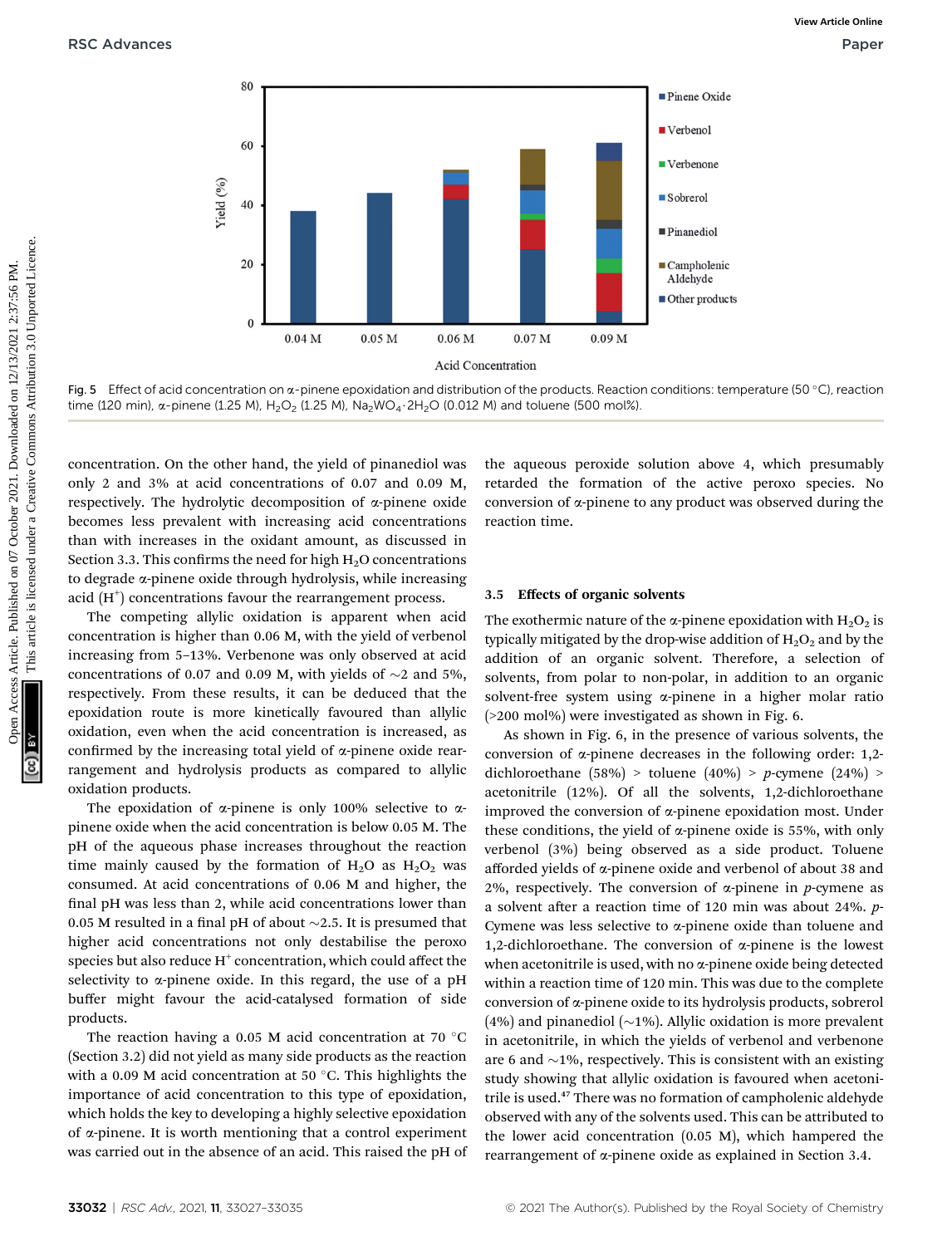

Fig. 6 The effects of solvents on  $\alpha$ -pinene epoxidation. Reaction conditions: temperature (50 °C), reaction time (120 min),  $\alpha$ -pinene (1.25 M),  $H_2O_2$  (1.25 M), Na<sub>2</sub>WO<sub>4</sub> · 2H<sub>2</sub>O (0.012 M), H<sub>2</sub>SO<sub>4</sub> (0.05 M) and solvent amount (500 mol%) for each solvent.

The highest yield and selectivity to  $\alpha$ -pinene oxide was obtained when  $\alpha$ -pinene was used without any additional organic solvent in a higher molar ratio than  $H_2O_2$  (Fig. 7). The calculated conversion and yield were determined on the basis of  $H<sub>2</sub>O<sub>2</sub>$  as the limiting reactant. Fig. 7 shows the increasing yield of  $\alpha$ -pinene oxide when the amount of  $\alpha$ -pinene is increased to 500 mol%. In the absence of an organic solvent and with an amount of  $\alpha$ -pinene equimolar to  $H_2O_2$  (100 mol%), the yield of a-pinene oxide reached its maximum (12%) before completely converting to various side products. Interestingly, the mass balance shows that the conversion of  $H_2O_2$  does not account for all the products detected by GC. It is presumed that an oligomeric and polymeric compound was formed throughout the reaction time, assisted by the exothermicity. This became evident when a viscous layer of liquid was observed in the



Fig. 7 The yield of  $\alpha$ -pinene oxide vs. time based on the amount of  $\alpha$ pinene. Reaction conditions: temperature (50 °C),  $H_2O_2$  (1.25 M),  $Na<sub>2</sub>WO<sub>4</sub>$  (0.012 M) and  $H<sub>2</sub>SO<sub>4</sub>$  (0.05 M). The lines represent the trends between data points.

organic phase, justifying the need for a solvent in such processes.

The yield of  $\alpha$ -pinene oxide improves significantly when  $\alpha$ pinene was used in a higher molar ratio (>200 mol%), to double up as solvent. Maximum yield was reached within 20 min of the reaction time due to a high reaction rate. The yields of  $\alpha$ -pinene oxide at 200 and 300 mol% reached a maximum of 91 and 93%, respectively. However, the selectivity to a-pinene oxide decreases gradually over time due to the combination of the hydrolytic decomposition and rearrangement processes. Further increasing the amount of  $\alpha$ -pinene up to 500 mol% improves the selectivity of  $\alpha$ -pinene oxide and results in isothermal conditions. With 500 mol% of  $\alpha$ -pinene, the yield of a-pinene oxide reaches 93%, with 100% selectivity to a-pinene oxide throughout the reaction. This result can be illustrated by the rapid formation of  $\alpha$ -pinene oxide, which fully utilised the oxidant in the reaction. This is confirmed by the titration of  $H<sub>2</sub>O<sub>2</sub>$ . The rapid consumption of active oxygen, coupled with the lower acid concentration, significantly reduces the propagation of radicals. This, in turn, suppresses the allylic oxidation and favours epoxidation as the dominant route; at a-pinene amounts of 200 mol% and higher, little to no formation of allylic products was observed. The large reservoir of  $\alpha$ -pinene not only helps to mitigate the exotherm but also to isolate  $\alpha$ pinene oxide in the organic phase, minimising its contact with  $H^+$  and  $H_2O$  presents in the aqueous phase in this biphasic reaction.

The easy separation of the organic phase and the subsequent separation of  $\alpha$ -pinene from  $\alpha$ -pinene oxide in a vacuum evaporator allows the unreacted  $\alpha$ -pinene to be recycled and reused. This results in a rapid process whereby  $\alpha$ -pinene is converted to a-pinene oxide with high selectivity in an organic solvent-free environment within a short reaction time  $(\sim 20 \text{ min})$ . The reduced reaction time is achieved by adding the oxidant with a single-step addition. Catalyst recycling should be considered to further improve the process, making it industrially and environmentally feasible.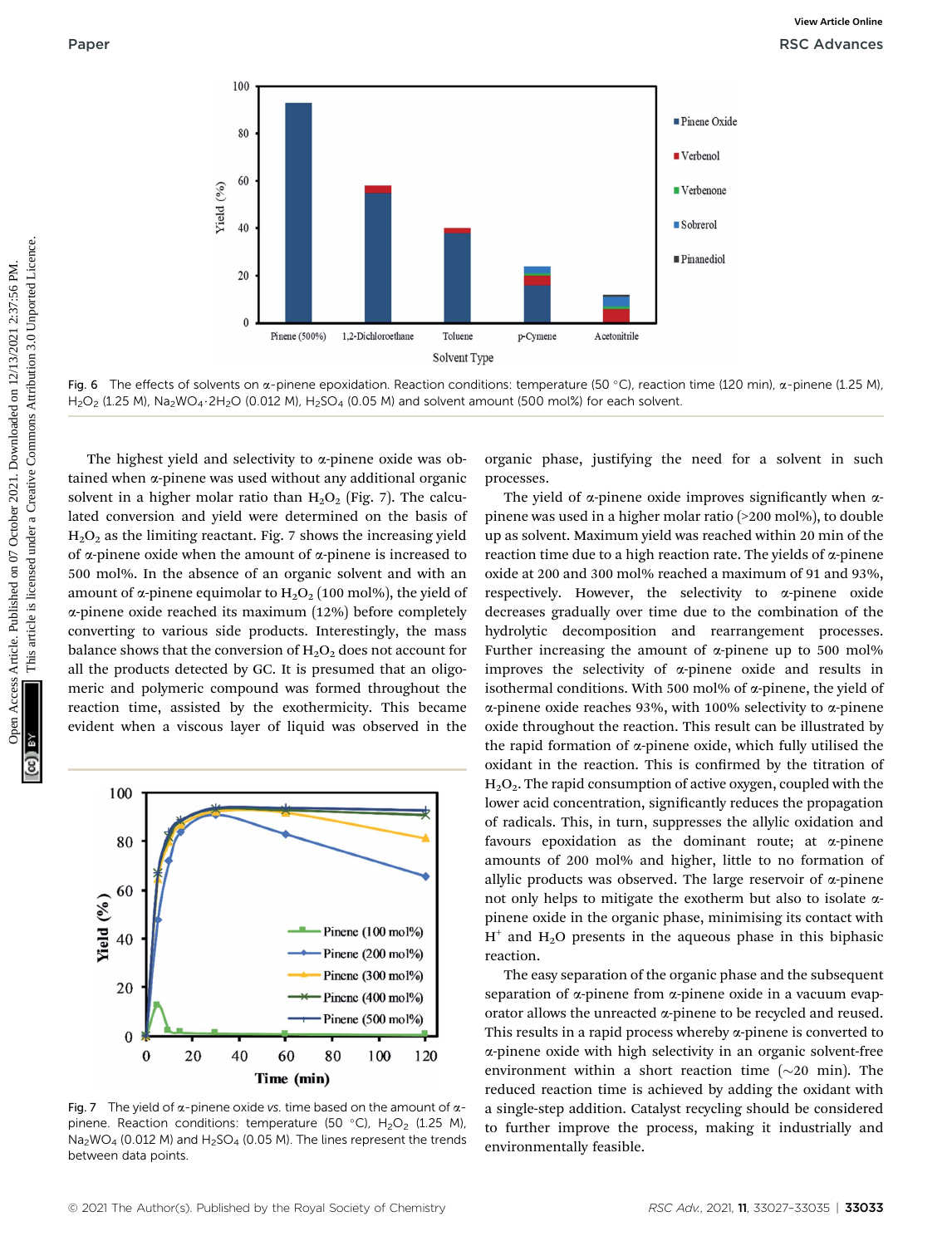## 4 Conclusions

The epoxidation of  $\alpha$ -pinene typically leads to many side products and is usually performed in excess solvent or using dropwise addition of the oxidant, which reduces the reaction rates and lengthens the reaction time, while the use of solvent causes additional separation step. In this work, 93% conversion of  $H_2O_2$  with 100% selectivity to  $\alpha$ -pinene oxide within 20 min reaction time was achieved using a single-step addition of the oxidant without an organic solvent. It was demonstrated that a low concentration of acid  $(\sim 0.05 \text{ M})$  should be used, as this prevented the formation of various side products. The selective process was able to be achieved through the rapid and efficient consumption of oxidants by increasing the substrate molar ratio in the absence of an organic solvent and lowering the concentration of acid to allow a predominantly epoxidation reaction route. This study also found that increasing the amount of oxidant increases the rate of allylic oxidation. Reaction kinetics revealed that the reaction is first order for  $\alpha$ -pinene and the catalyst, and a reaction order of 0.5 for the  $H_2O_2$ . The activation energy for the  $\alpha$ -pinene epoxidation was determined to be 35 kJ  $\mathrm{mol}^{-1}$ . **PSC Advances**<br> **2021. Conclusion** of spinors and **2** October 2021. The considerable of the considerable of spinors are the considerable of the considerable of the considerable of the considerable of the considerable is

## Conflicts of interest

There are no conflicts to declare.

## Acknowledgements

This work is supported by Engineering and Physical Science Research Council (EPSRC) funding for Sustainable Polymers (Project reference EP/L017393/1) and the Ministry of Higher Education, Malaysia.

## References

- 1 N. Fdil, A. Romane, S. Allaoud, A. Karim, Y. Castanet and A. Mortreux, Terpenic olefin epoxidation using metals acetylacetonates as catalysts, J. Mol. Catal. A: Chem., 1996, 108(1), 15–21.
- 2 H. Mimoun, Catalytic opportunities in the flavor and fragrance industry, Chimia, 1996, 50(12), 620–625.
- 3 A. J. Silvestre and A. Gandini, Terpenes: major sources, properties and applications, Monomers, Polymers and Composites from Renewable Resources, Elsevier, 2008, pp. 17–38.
- 4 A. Calogirou, B. Larsen and D. Kotzias, Gas-phase terpene oxidation products: a review, Atmos. Environ., 1999, 33(9), 1423–1439.
- 5 W. F. Erman, Chemistry of Monoterpenes, Marcel Dekker, New York, 1985.
- 6 C. Chapuis and D. Jacoby, Catalysis in the preparation of fragrances and flavours, Appl. Catal., A,  $2001$ ,  $221(1-2)$ ,  $93-$ 117.
- 7 K. Bauer, D. Garbe and H. Surburg, Common fragrance and flavor materials: preparation, properties and uses, John Wiley & Sons, 2008.
- 8 M. N. Belgacem and A. Gandini, Monomers, Polymers and Composites from Renewable Resources, Elsevier, The Boulevard, Langford Lane, Kidlington, Oxford OX5 1GB, UK, 2008.
- 9 L. A. Paquette, Handbook of Reagents for Organic Synthesis, Chiral Reagents for Asymmetric Synthesis, John Wiley & Sons, 1999.
- 10 Y. M. Ahmat, S. Madadi, L. Charbonneau and S. Kaliaguine, Epoxidation of terpenes, Catalysts, 2021, 847.
- 11 G. Fráter, J. A. Bajgrowicz and P. Kraft, Fragrance chemistry, Tetrahedron, 1998, 54(27), 7633–7703.
- 12 M. Stekrova, N. Kumar, A. Aho, I. Sinev, W. Grünert, J. Dahl, J. Roine, S. S. Arzumanov, P. Mäki-Arvela and D. Y. Murzin, Isomerization of a-pinene oxide using Fe-supported catalysts: selective synthesis of campholenic aldehyde, Appl. Catal., A, 2014, 470, 162–176.
- 13 J.-A. Becerra, L.-M. Gonz´alez and A.-L. Villa, Kinetic study of  $\alpha$ -pinene allylic oxidation over FePcCl16-NH<sub>2</sub>-SiO<sub>2</sub> catalyst, *J.* Mol. Catal. A: Chem., 2016, 423, 12–21.
- 14 U. Neuenschwander, F. Guignard and I. Hermans, Mechanism of the Aerobic Oxidation of  $\alpha$ -Pinene, ChemSusChem, 2010, 3(1), 75–84.
- 15 U. Neuenschwander, E. Meier and I. Hermans, Peculiarities of b-Pinene Autoxidation, ChemSusChem, 2011, 4(11), 1613– 1621.
- 16 G. Sienel, R. Rieth and K. T. Rowbottom, Ulmann's Encyclopedia of Industrial Chemistry, 6th edn, Verlag Chemie, Weinheim, 2003.
- 17 K. A. D. Swift, Catalytic transformations of the major terpene feedstocks, Top. Catal., 2004, 27(1–4), 143–155.
- 18 A. Corma, S. Iborra and A. Velty, Chemical Routes for the Transformation of Biomass into Chemicals, Chem. Rev., 2007, 107, 2411–2502.
- 19 G. Carr, G. Dosanjh, A. P. Millar and D. Whittaker, Ring opening of a-pinene epoxide, J. Chem. Soc., Perkin Trans. 2, 1994, (7), 1419–1422.
- 20 J. Van der Waal, M. Rigutto and H. Van Bekkum, Zeolite titanium beta as a selective catalyst in the epoxidation of bulky alkenes, Appl. Catal., A, 1998, 167(2), 331–342.
- 21 F. Skrobot, A. Valente, G. Neves, I. Rosa, J. Rocha and J. Cavaleiro, Monoterpenes oxidation in the presence of Y zeolite-entrapped manganese (III) tetra (4-N-benzylpyridyl) porphyrin, J. Mol. Catal. A: Chem., 2003, 201(1–2), 211–222.
- 22 J. M. d. S. e. Silva, F. a. S. Vinhado, D. Mandelli, U. Schuchardt and R. Rinaldi, The chemical reactivity of some terpenes investigated by alumina catalyzed epoxidation with hydrogen peroxide and by DFT calculations, J. Mol. Catal. A: Chem., 2006, 252, 186–193.
- 23 G. A. Eimer, I. Diaz, E. Sastre, S. G. Casuscelli, M. E. Crivello, E. R. Herrero and J. Perez-Pariente, Mesoporous titanosilicates synthesized from TS-1 precursors with enhanced catalytic activity in the  $\alpha$ -pinene selective oxidation, Appl. Catal., A, 2008, 343(1–2), 77–86.
- 24 A. Feliczak-Guzik and I. Nowak, Mesoporous niobosilicates serving as catalysts for synthesis of fragrances, *Catal.* Today, 2009, 142(3–4), 288–292.